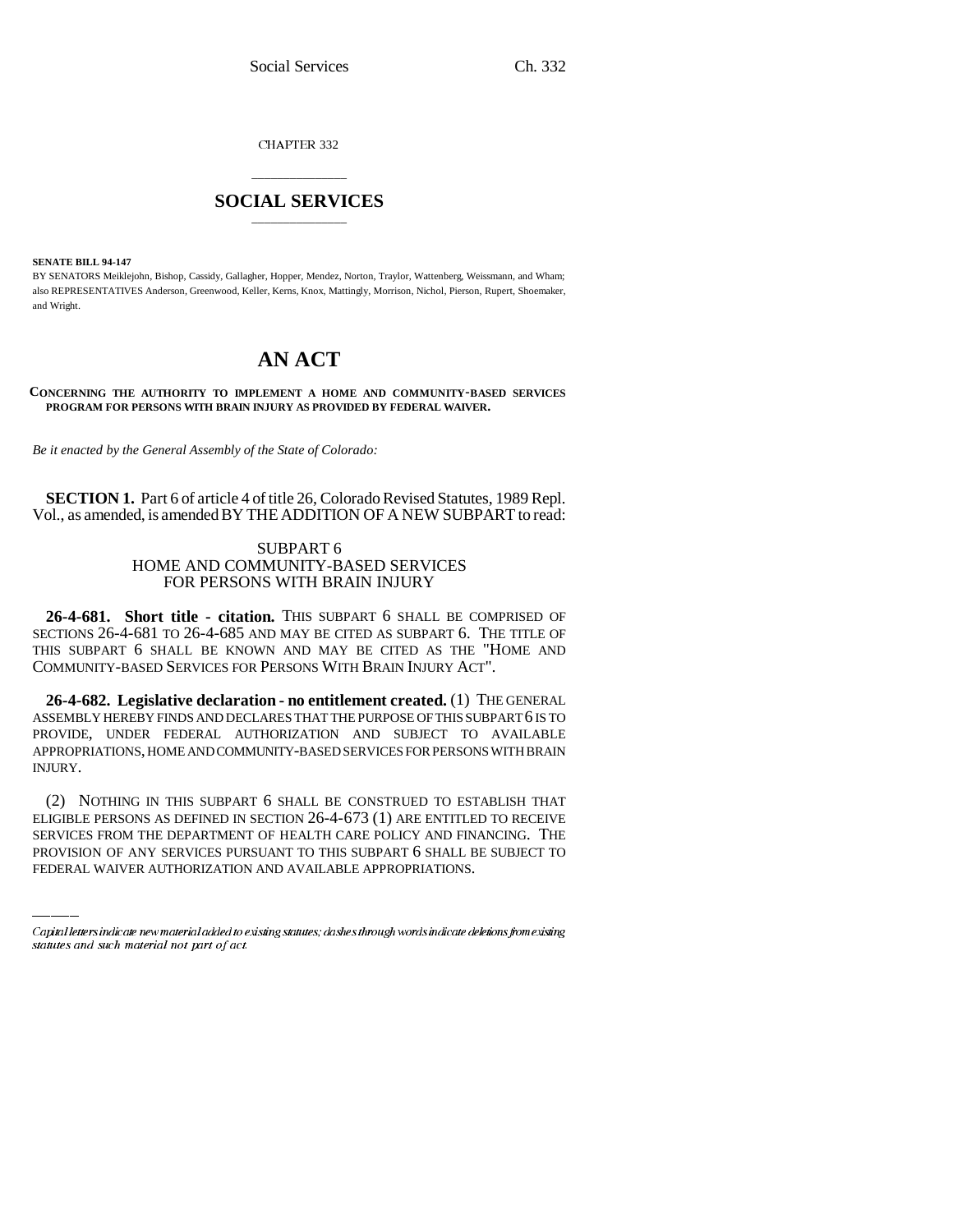**26-4-683. Definitions.** AS USED IN THIS SUBPART 6, UNLESS THE CONTEXT OTHERWISE REQUIRES:

(1) "ADULT DAY CARE" MEANS HEALTH AND SOCIAL SERVICES FURNISHED TWO OR MORE HOURS PER DAY ON A REGULARLY SCHEDULED BASIS FOR ONE OR MORE DAYS PER WEEK IN AN OUTPATIENT SETTING AND FOR THE PURPOSE OF ENSURING THE OPTIMAL FUNCTIONING OF THE RECIPIENT.

(2) "BEHAVIORAL PROGRAMMING" MEANS AN INDIVIDUALIZED PLAN THAT SETS FORTH STRATEGIES TO DECREASE A RECIPIENT'S MALADAPTIVE BEHAVIORS THAT INTERFERE WITH THE RECIPIENT'S ABILITY TO REMAIN IN THE COMMUNITY. BEHAVIORAL PROGRAMMING INCLUDES A COMPLETE ASSESSMENT OF MALADAPTIVE BEHAVIORS OF THE RECIPIENT, THE DEVELOPMENT AND IMPLEMENTATION OF A STRUCTURED BEHAVIORAL INTERVENTION PLAN, CONTINUOUS TRAINING AND SUPERVISION OF CAREGIVERS AND BEHAVIORAL AIDES, AND PERIODIC REASSESSMENT OF THE INDIVIDUALIZED PLAN.

(3) "BRAIN INJURY" MEANS AN INJURY TO THE BRAIN ARISING FROM EXTERNAL FORCES INCLUDING, BUT NOT LIMITED TO, TOXIC CHEMICAL REACTIONS, ANOXIA, NEAR DROWNINGS, CLOSED OR OPEN HEAD INJURIES, AND FOCAL BRAIN INJURIES.

(4) "ELIGIBLE PERSON" MEANS A PERSON:

(a) WHO HAS A DIAGNOSIS OF BRAIN INJURY, AS SUCH TERM IS DEFINED IN SUBSECTION (3) OF THIS SECTION;

(b) WHO IS IN NEED OF THE LEVEL OF CARE AVAILABLE IN A HOSPITAL, REHABILITATION HOSPITAL, OR HOSPITAL IN LIEU OF A NURSING FACILITY;

(c) WHO IS CATEGORICALLY ELIGIBLE FOR MEDICAL ASSISTANCE, OR HAS A GROSS INCOME THAT DOES NOT EXCEED THREE HUNDRED PERCENT OF THE CURRENT FEDERAL SUPPLEMENTAL SECURITY INCOME BENEFIT LEVEL AND RESOURCES THAT DO NOT EXCEED THE LIMIT ESTABLISHED FOR INDIVIDUALS RECEIVING A MANDATORY MINIMUM STATE SUPPLEMENTATION OF SUPPLEMENTAL SECURITY INCOME BENEFITS; AND

(d) FOR WHOM THE COST OF SERVICES WOULD NOT EXCEED THE AVERAGE COST OF HOSPITAL CARE.

(5) "INDEPENDENT LIVING SKILLS TRAINING" MEANS SKILLS AND THERAPIES THAT ARE DIRECTED AT THE DEVELOPMENT AND MAINTENANCE OF COMMUNITY LIVING SKILLS AND COMMUNITY INTEGRATION. INDEPENDENT LIVING SKILLS INCLUDE SUPERVISION OR TRAINING WITH RESPECT TO OR ASSISTANCE WITH SELF-CARE, COMMUNICATION SKILLS, SOCIALIZATION, SENSORY AND MOTOR DEVELOPMENT, REDUCING MALADAPTIVE BEHAVIOR, COMMUNITY LIVING AND MOBILITY, AND THERAPEUTIC RECREATION.

(6) "PERSONAL CARE SERVICES" MEANS ASSISTANCE WITH EATING, BATHING, DRESSING, PERSONAL HYGIENE, AND ACTIVITIES OF DAILY LIVING. PERSONAL CARE SERVICES INCLUDE ASSISTANCE WITH THE PREPARATION OF MEALS, BUT NOT THE COST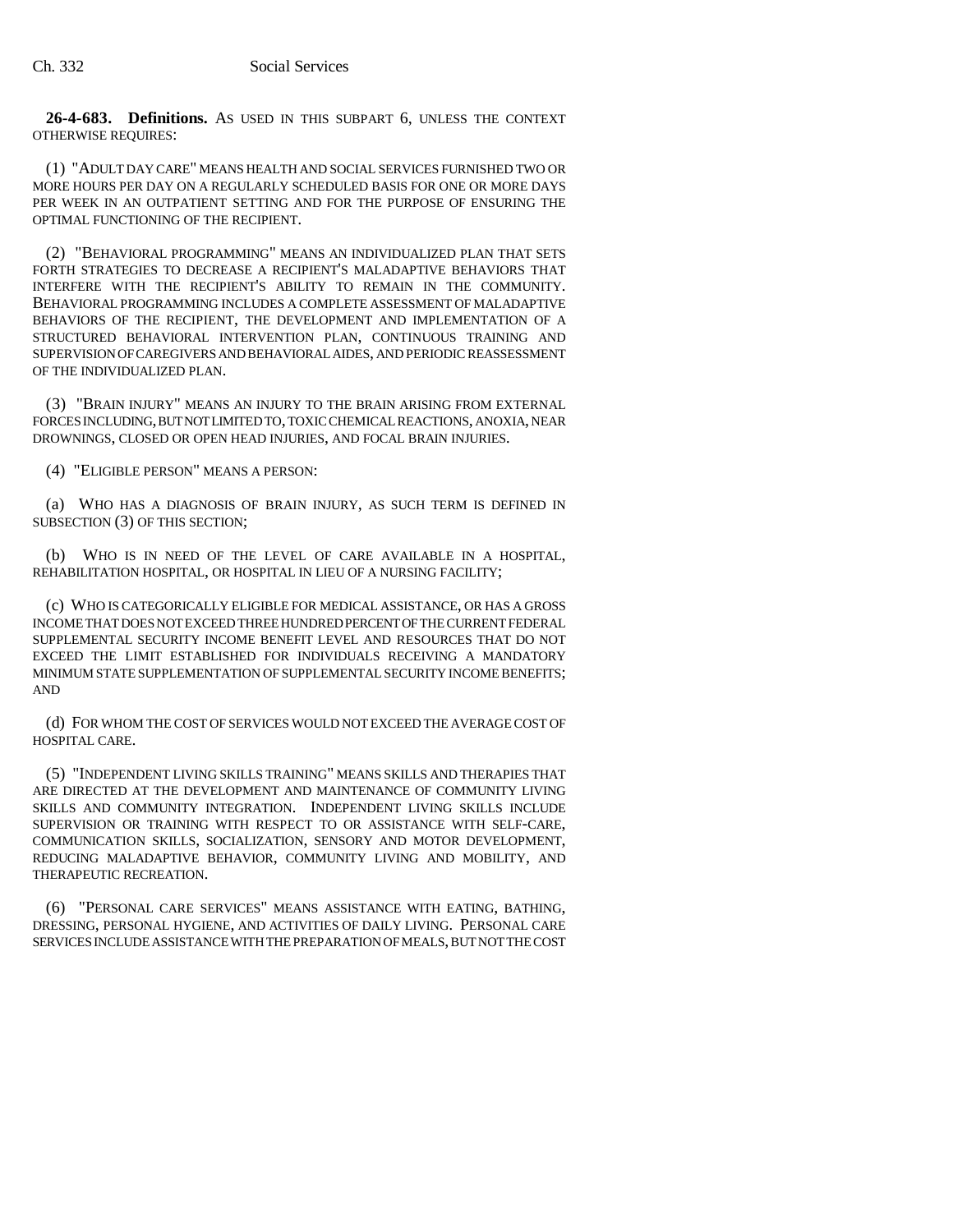OF THE MEALS, AND HOMEMAKER SERVICES THAT ARE NECESSARY FOR THE HEALTH AND SAFETY OF THE RECIPIENT.

(7) "STRUCTURED DAY TREATMENT" MEANS STRUCTURED, NONRESIDENTIAL THERAPEUTIC TREATMENT SERVICES THAT ARE DIRECTED AT THE DEVELOPMENT AND MAINTENANCE OF COMMUNITY LIVING SKILLS AND ARE PROVIDED TWO OR MORE HOURS PER DAY ON A REGULARLY SCHEDULED BASIS FOR ONE OR MORE DAYS PER WEEK. DAY TREATMENT SERVICES INCLUDE SUPERVISION AND SPECIFIC TRAINING THAT ALLOWS A RECIPIENT TO FUNCTION AT THE RECIPIENT'S MAXIMUM POTENTIAL. THE SERVICES INCLUDE, BUT ARE NOT LIMITED TO, SOCIAL SKILLS TRAINING THAT ALLOWS FOR REINTEGRATION INTO THE COMMUNITY, SENSORY AND MOTOR DEVELOPMENT SERVICES, AND SERVICES AIMED AT REDUCING MALADAPTIVE BEHAVIOR.

(8) "SUPPORTED LIVING" MEANS ASSISTANCE OR SUPPORT DESIGNED TO MAXIMIZE OR MAINTAIN INDEPENDENCE AND SELF-DIRECTION AT DIFFERENT INTERVALS OF TIME.

(9) "TRANSITIONAL LIVING" MEANS A NONMEDICAL RESIDENTIAL PROGRAM THAT PROVIDES TRAINING AND TWENTY-FOUR-HOUR SUPERVISION TO A RECIPIENT OVER A SIX-TO-TWELVE-MONTH PERIOD THAT WILL ENHANCE THE RECIPIENT'S ABILITY TO LIVE MORE INDEPENDENTLY.

**26-4-684. Implementation of home and community-based services program for persons with brain injury authorized - federal waiver - duties of the department.** (1) THE DEPARTMENT IS HEREBY AUTHORIZED TO SEEK ANY NECESSARY WAIVER FROM THE FEDERAL GOVERNMENT TO DEVELOP AND IMPLEMENT A HOME AND COMMUNITY-BASED SERVICES PROGRAM FOR PERSONS WITH BRAIN INJURY. THE DEPARTMENT SHALL DESIGN THE PROGRAM TO PROVIDE HOME AND COMMUNITY-BASED SERVICES TO ELIGIBLE PERSONS. ELIGIBILITY SHALL BE LIMITED TO PERSONS WHO MEET THE LEVEL OF SERVICES PROVIDED IN A HOSPITAL, REHABILITATION HOSPITAL, OR HOSPITAL IN LIEU OF NURSING FACILITY CARE.

(2) SERVICES FOR ELIGIBLE PERSONS MAY BE ESTABLISHED IN DEPARTMENT RULES TO THE EXTENT AUTHORIZED OR REQUIRED BY FEDERAL WAIVER, BUT SHALL INCLUDE AT LEAST THE FOLLOWING:

(a) INDEPENDENT LIVING SKILLS TRAINING, AS INDICATED IN THE ELIGIBLE PERSON'S PLAN OF CARE, AND PROVIDED BY LOCAL AGENCIES DETERMINED BY THE DEPARTMENT TO BE QUALIFIED TO PROVIDE THE SERVICES;

(b) RESIDENTIAL CARE INCLUDING, BUT NOT LIMITED TO:

- (I) TRANSITIONAL LIVING;
- (II) RESPITE CARE;
- (III) SUPPORTED LIVING;
- (c) PERSONAL CARE SERVICES;
- (d) ASSISTED TRANSPORTATION;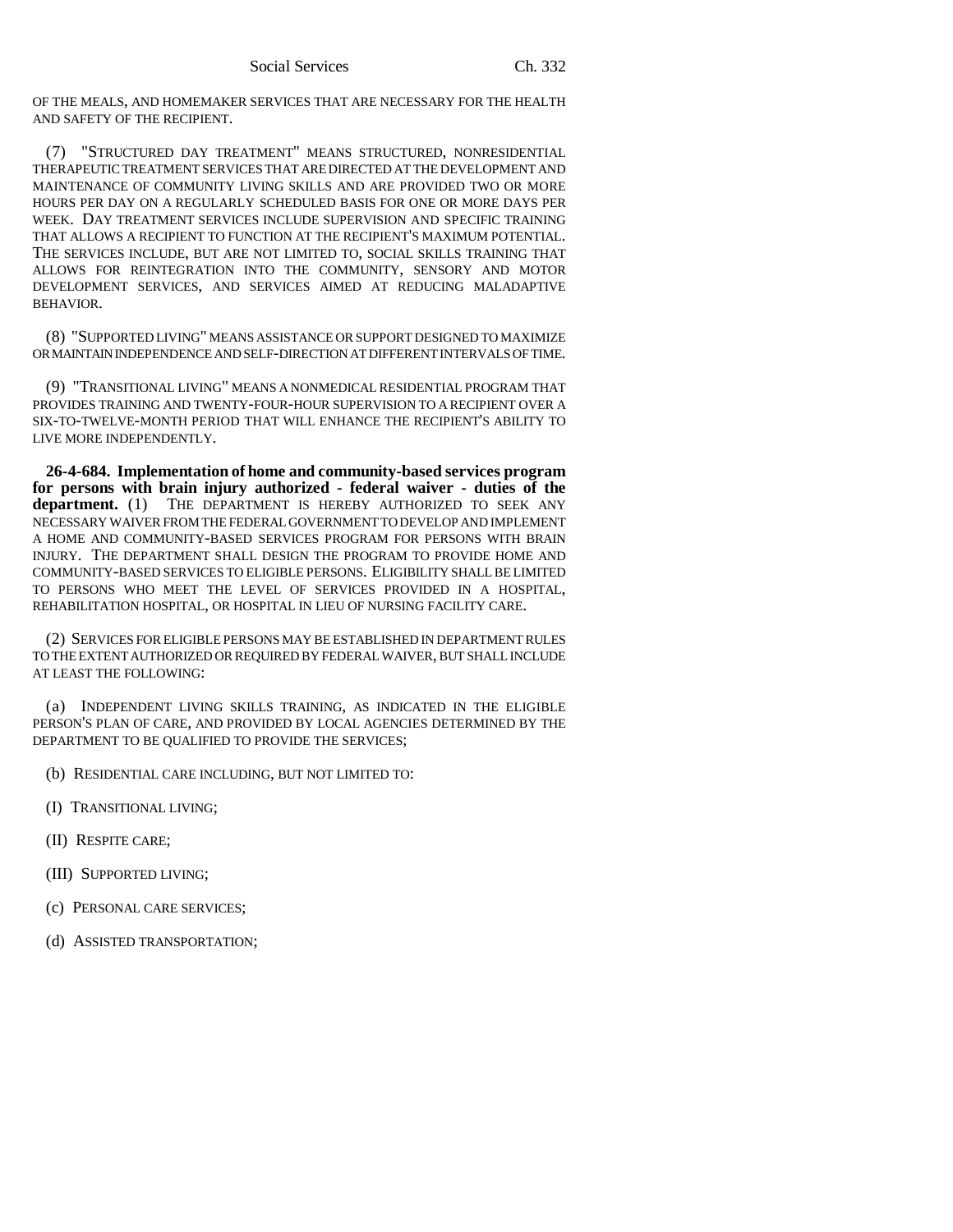(e) COUNSELING AND TRAINING INCLUDING SUBSTANCE ABUSE TREATMENT AND FAMILY COUNSELING;

(f) ENVIRONMENTAL MODIFICATION SERVICES;

(g) DAY CARE, WHICH MAY INCLUDE PHYSICAL, OCCUPATIONAL, AND SPEECH THERAPIES AS INDICATED IN THE ELIGIBLE PERSON'S PLAN OF CARE;

(h) STRUCTURED DAY TREATMENT, WHICH MAY INCLUDE PHYSICAL, OCCUPATIONAL, SPEECH, AND COGNITIVE THERAPIES IF DEEMED NECESSARY BY THE ELIGIBLE PERSON'S CASE MANAGER AND AS INDICATED IN THE PERSON'S PLAN OF CARE. STRUCTURED DAY TREATMENT SERVICES ARE FOR INDIVIDUALS WHO MAY BENEFIT FROM CONTINUED REHABILITATION AND REINTEGRATION INTO THE COMMUNITY.

(i) BEHAVIORAL PROGRAMMING THAT MAY BE PROVIDED IN OR OUTSIDE AN ELIGIBLE PERSON'S RESIDENCE;

(j) ASSISTIVE TECHNOLOGY.

(3) (a) THE DEPARTMENT SHALL PROVIDE A SYSTEM OF REIMBURSEMENT FOR SERVICES PROVIDED PURSUANT TO THIS SUBPART 6 THAT ENCOURAGES THE MOST COST-EFFECTIVE PROVISION OF SERVICES.

(b) A MEMBER OF AN ELIGIBLE PERSON'S FAMILY, OTHER THAN THE PERSON'S SPOUSE OR A PARENT OF A MINOR, MAY BE EMPLOYED TO PROVIDE PERSONAL CARE SERVICES TO SUCH PERSON. THE MAXIMUM REIMBURSEMENT FOR THE SERVICES PROVIDED BY A MEMBER OF THE PERSON'S FAMILY PER YEAR FOR AN ELIGIBLE PERSON SHALL NOT EXCEED FIVE THOUSAND DOLLARS PER FAMILY PER YEAR. STANDARDS THAT APPLY TO OTHER VENDORS WHO PROVIDE PERSONAL CARE SERVICES APPLY TO A FAMILY MEMBER WHO PROVIDES THESE SERVICES. IN ADDITION, A REGISTERED NURSE SHALL SUPERVISE A FAMILY MEMBER IN PROVIDING SERVICES TO THE EXTENT INDICATED IN THE ELIGIBLE PERSON'S PLAN OF CARE.

(4) THE DEPARTMENT SHALL, SUBJECT TO APPROPRIATION, USE AVAILABLE FEDERAL, STATE, LOCAL, OR PRIVATE FUNDS INCLUDING, BUT NOT LIMITED TO, MEDICAID FUNDS AVAILABLE UNDER TITLE XIX OF THE FEDERAL "SOCIAL SECURITY ACT", AS AMENDED, TO CARRY OUT THE PURPOSES OF THIS SUBPART 6.

(5) THE DEPARTMENT SHALL ADOPT RULES CONCERNING THE CERTIFICATION OF AGENCIES AS MEDICAID PROVIDERS FOR THE PURPOSES OF THIS SUBPART 6, FISCAL AND ADMINISTRATIVE PROCEDURES, PROCEDURES FOR REVIEWING PLANS OF CARE, REIMBURSEMENT RATES, AND THE SCOPE, DURATION, AND CONTENT OF PROGRAMS AND THE ELIGIBILITY FOR SPECIFIC SERVICES PROVIDED PURSUANT TO THIS SUBPART 6. THE DEPARTMENT SHALL ADOPT SUCH RULES AS ARE NECESSARY TO FULFILL THE OBLIGATIONS OF THE DEPARTMENT AS THE SINGLE STATE AGENCY TO ADMINISTER MEDICAL ASSISTANCE PROGRAMS IN ACCORDANCE WITH TITLE XIX OF THE FEDERAL "SOCIAL SECURITY ACT", AS AMENDED.

**26-4-685. Implementation of subpart contingent upon receipt of federal** waiver - repeal of subpart. (1) THE IMPLEMENTATION OF THIS SUBPART 6 IS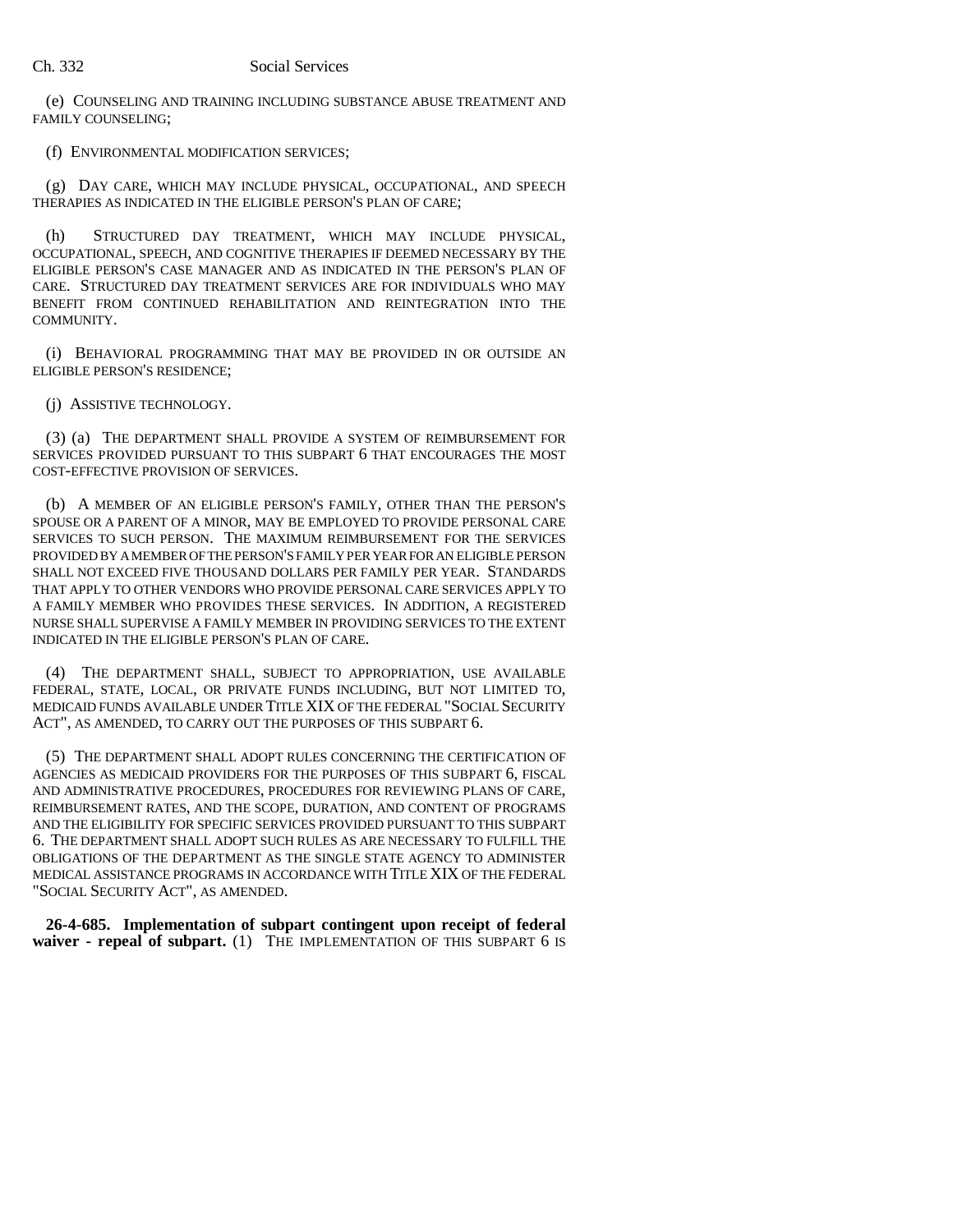Social Services Ch. 332

CONDITIONED UPON THE ISSUANCE OF NECESSARY WAIVERS BY THE FEDERAL GOVERNMENT AND AVAILABLE APPROPRIATIONS. THE PROVISIONS OF THIS SUBPART 6 SHALL BE IMPLEMENTED TO THE EXTENT AUTHORIZED BY FEDERAL WAIVER. THE STATE DEPARTMENT SHALL PROPOSE LEGISLATION THAT CONFORMS WITH THE WAIVER PROVISIONS NO LATER THAN THE NEXT REGULAR LEGISLATIVE SESSION FOLLOWING THE ISSUANCE OF THE WAIVER.

(2) PROVISIONS OF THIS SUBPART 6 THAT ARE APPROVED BY THE FEDERAL GOVERNMENT AND ARE AUTHORIZED BY FEDERAL WAIVER SHALL REMAIN IN EFFECT ONLY FOR SO LONG AS SPECIFIED IN THE FEDERAL WAIVER, UNLESS OTHERWISE EXTENDED BY THE FEDERAL GOVERNMENT. THE STATE DEPARTMENT SHALL PROVIDE WRITTEN NOTICE TO THE REVISOR OF STATUTES OF THE FINAL TERMINATION DATE OF THE WAIVER, AND THIS SUBPART 6 SHALL BE REPEALED, EFFECTIVE JULY 1 OF THE YEAR IN WHICH THE WAIVER IS TERMINATED.

(3) THIS SUBPART 6 IS REPEALED, EFFECTIVE JULY 1, 1999, UNLESS OTHERWISE REPEALED PRIOR TO SAID DATE IN ACCORDANCE WITH SUBSECTION (2) OF THIS SECTION.

## **26-4-686 to 26-4-690. (Reserved)**

**SECTION 2.** 26-4-302 (1) (c), Colorado Revised Statutes, 1989 Repl. Vol., as amended, is amended to read:

**26-4-302. Basic services for the categorically needy - optional services.** (1) The following are services for which federal financial participation is available and which Colorado has selected to provide as optional services under the medical assistance program:

(c) Home and community-based services, as specified in part 6 of this article, which include:

(I) Home and community-based services for elderly, blind, and disabled persons, as specified in subpart 1 of part 6 of this article;

(II) Home and community-based services for developmentally disabled persons, as specified in subpart 2 of part 6 of this article;

(III) Home and community-based services for persons living with AIDS, as specified in subpart 3 of part 6 of this article;

(IV) Home and community-based services for persons with major mental illnesses, as specified in subpart 5 of part 6 of this article;

(V) HOME AND COMMUNITY-BASED SERVICES FOR PERSONS WITH BRAIN INJURY, AS SPECIFIED IN SUBPART 6 OF PART 6 OF THIS ARTICLE.

**SECTION 3.** 26-4-303 (1), Colorado Revised Statutes, 1989 Repl. Vol., as amended, is amended BY THE ADDITION OF A NEW PARAGRAPH to read:

**26-4-303. Optional programs with special state provisions.** (1) This section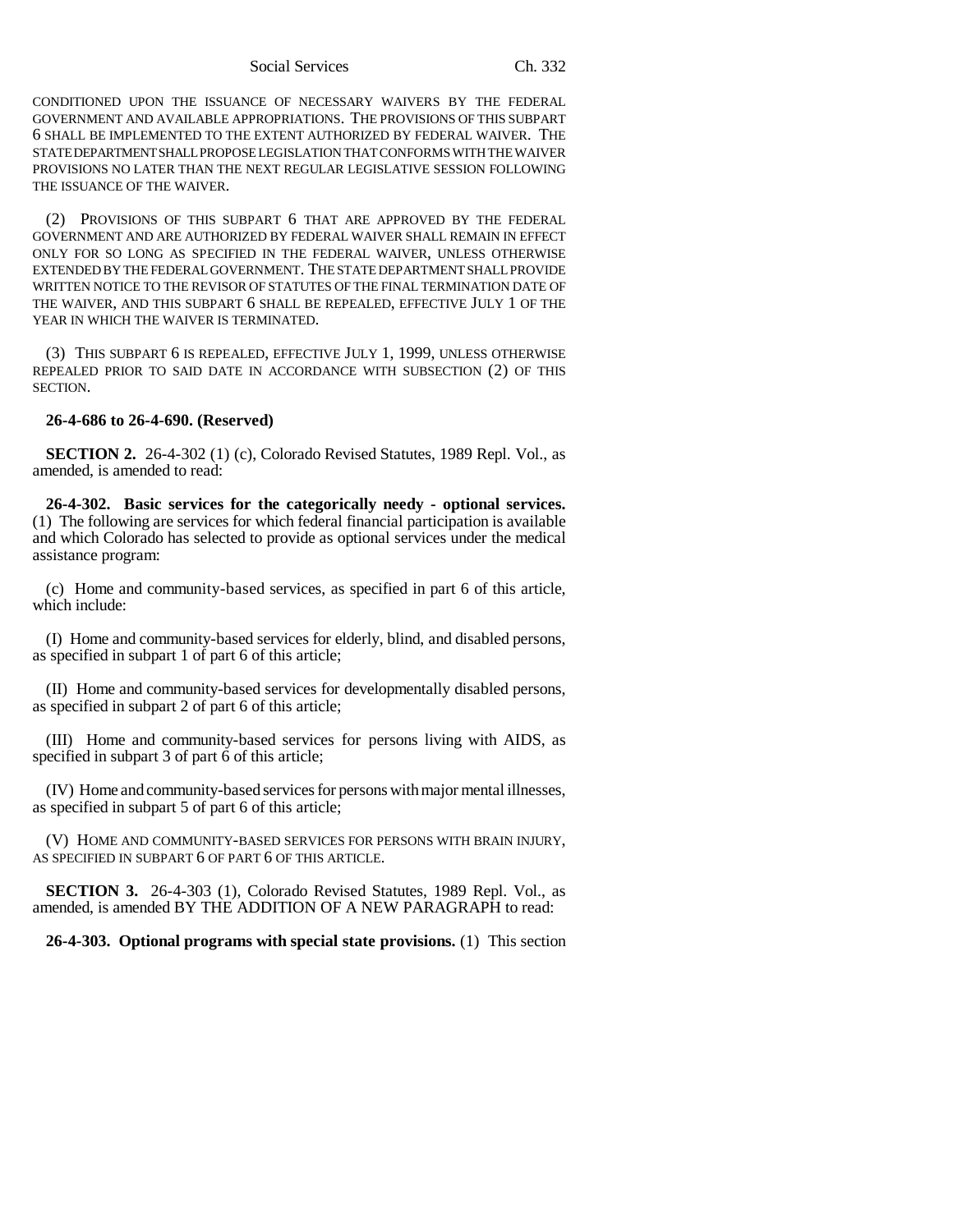#### Ch. 332 Social Services

specifies programs developed by Colorado to increase federal financial participation through selecting optional services or optional eligible groups. These programs include but are not limited to:

(d.7) THE HOME AND COMMUNITY-BASED SERVICES PROGRAM FOR PERSONS WITH BRAIN INJURY, AS SPECIFIED IN SUBPART 6 OF PART 6 OF THIS ARTICLE;

**SECTION 4.** 26-4-522 (3) (b), Colorado Revised Statutes, 1989 Repl. Vol., as amended, is amended to read:

**26-4-522. Single entry point system - authorization - phases for implementation - services provided.** (3) **Single entry point agencies - service programs - functions.** (b) The agency may serve private paying clients on a fee-for-service basis and shall serve clients of publicly funded long-term care programs, including, but not limited to, the following:

(I) Nursing facility care;

(II) Home and community-based services for the elderly, blind, and disabled;

(III) Home and community-based services for persons living with acquired immune deficiency syndrome;

(IV) Long-term home health care;

(V) Home care allowance;

(VI) Alternative care facilities;

(VII) Adult foster care; and

(VIII) Certain in-home services available pursuant to the federal "Older Americans Act of 1965", as amended; AND

(IX) HOME AND COMMUNITY-BASED SERVICES FOR PERSONS WITH BRAIN INJURY.

**SECTION 5. Appropriations - appropriations in long bill to be adjusted directive to implement within existing appropriations.** (1) In addition to any other appropriation, there is hereby appropriated, to the department of health care policy and financing for medical assistance administration, for the fiscal year beginning July 1, 1994, the sum of one hundred thirty-three thousand one hundred fifty-six dollars (\$133,156) and 1.0 FTE, or so much thereof as may be necessary, for the implementation of this act. Of said sum, forty-nine thousand eight hundred sixteen dollars (\$49,816) shall be from the general fund and eighty-three thousand three hundred forty dollars (\$83,340) shall be from federal funds.

(2) For the implementation of this act, appropriations made in the annual general appropriation act to the department of health care policy and financing, medical assistance, medical programs, for the fiscal year beginning July 1, 1994, is decreased by one hundred seventy-three thousand five hundred fourteen dollars (\$173,514). Of said sum, eighty-one thousand thirty-one dollars (\$81,031) shall be from the general